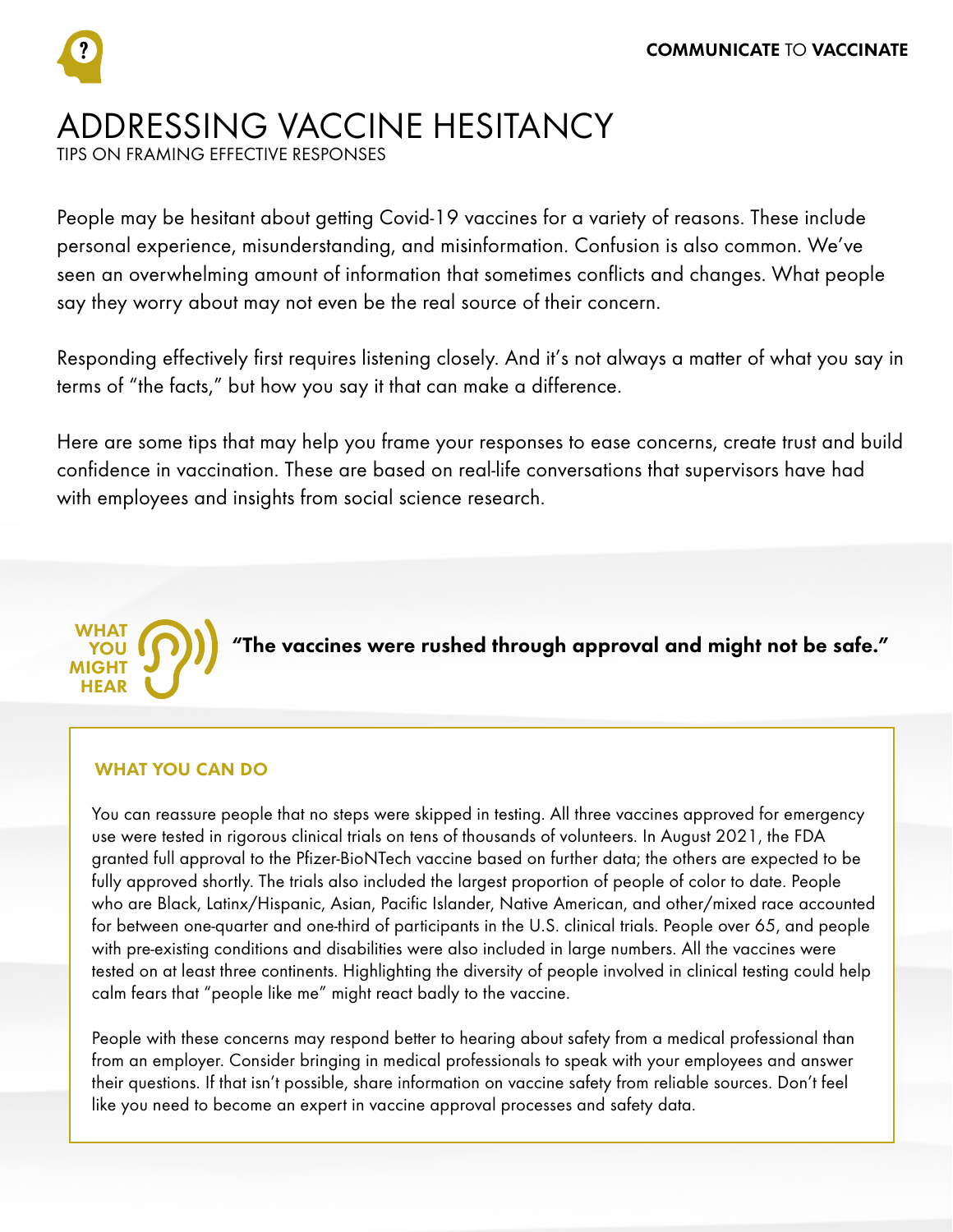

#### WHAT YOU CAN SAY/DO

Speak honestly from your own experience, and ask others in your organization to do the same. Personal stories carry heavy weight. Use words like "sore," "crummy," or "tired," rather than "really bad" or "just awful." Consider adding the reminder that sore arms, mild fevers and body aches are signs that the vaccine is working to activate your immune system.

As an organization, you can consider offering additional paid time off for vaccination. You could also arrange flexible shifts and hours for people getting vaccinated. Many states and organizations have set aside extra Covid-19-related sick leave time for employees. They may use 1-2 days of paid leave after vaccination without tapping into their existing pool of sick or PTO time. You can also extend paid leave time to hourly workers. When announcing this policy, be sure to frame your reasoning appropriately. You might say, "Since some people experience mild side effects after getting vaccinated, any employee...



# WHAT YOU CAN SAY/DO

Help employees who are open to vaccination overcome barriers to access. This is a low-risk, high-reward way to help increase vaccination rates at your workplace. You could dedicate an employee to tracking open vaccination appointments, helping people sign up, sending reminders, and arranging free transportation. You might also consider making free vaccination available on site during work hours. Keep in mind the implications for your workforce if many people call in sick 1-2 days after vaccination.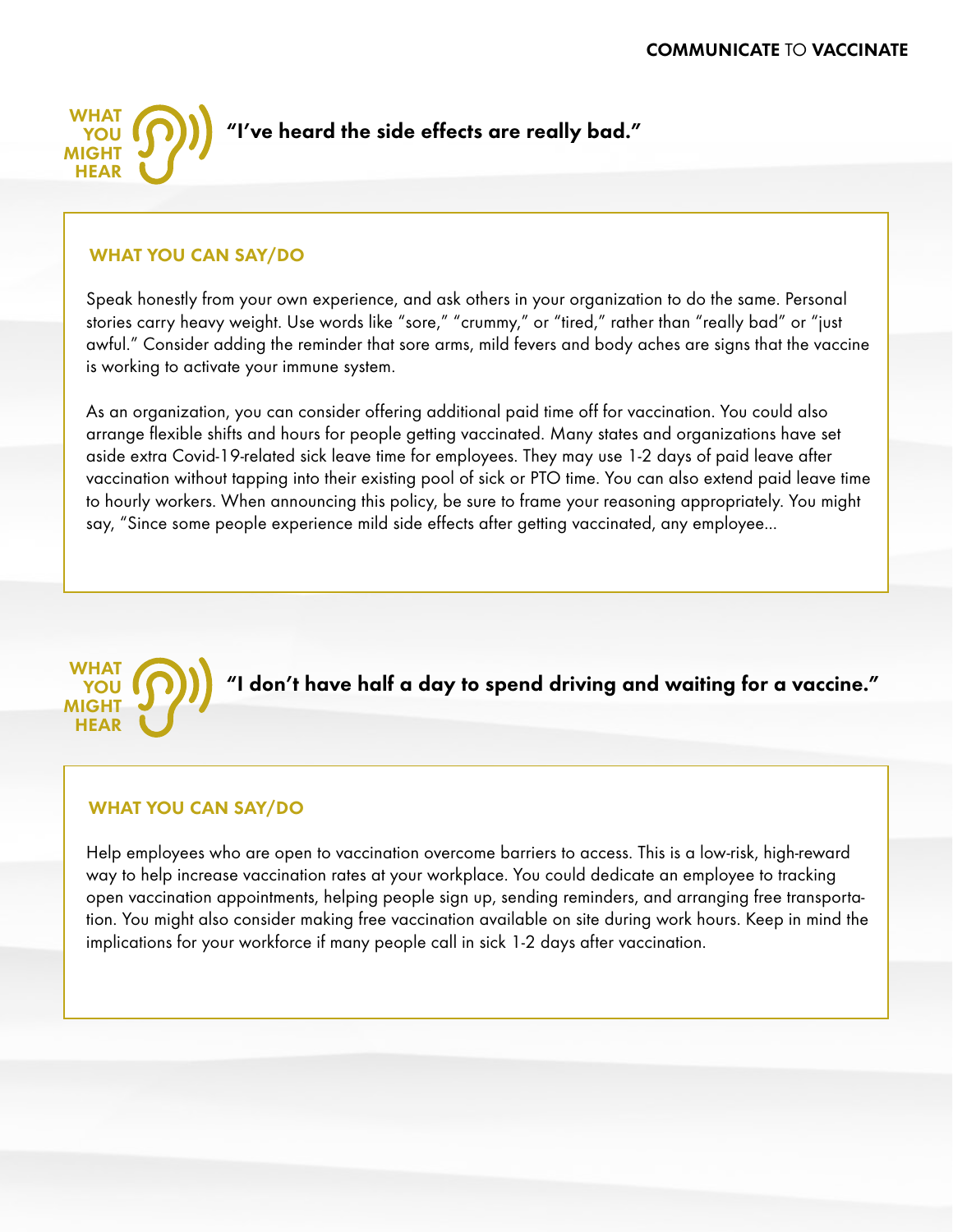

"I had Covid-19 last year, so I'm immune. I don't need the vaccine." OR "I haven't gotten Covid yet. I have a super-immune system, so I don't think I need the vaccine."

#### WHAT YOU CAN SAY/DO

The real issue here might be that people don't want to get vaccinated and are justifying why. Alternatively, they may not understand that having had Covid-19 doesn't give you continuing immunity. They may not recognize that people of all ages are vulnerable and there is no way to predict whether you will get a mild or a severe case. You might compare the vaccination to an insurance policy; it can protect you from risks that could be serious.



"People like me are always last in line, and we'll probably get a vaccine that doesn't work that well."

#### WHAT YOU CAN SAY/DO

That is probably a sign that someone has experienced difficult access to or inequities in health care. Acknowledge that there is a lot of inequality in our health-care system. The good news is that all the vaccines have been proven to work well across people of different ages, races, ethnicities, and socio-economic backgrounds. Every vaccine tested has been 100% effective at preventing death from Covid-19 infection. The U.S. is committed to getting everyone vaccinated as quickly as possible, and has made vaccines free to ensure that no one is left out.



#### WHAT YOU CAN SAY/DO

There is probably little you can say to change their mind, whether they are questioning the role of government or the safety of chemicals or both. Acknowledge their concern and reinforce that the decision is their own. At most, you can try to help them understand the risk of not being vaccinated: "Even people who are young and healthy have died and others continue to experience long-term effects." You could also be transparent about your own decision: "For me, I decided that getting Covid-19 could be far worse than any side effects…"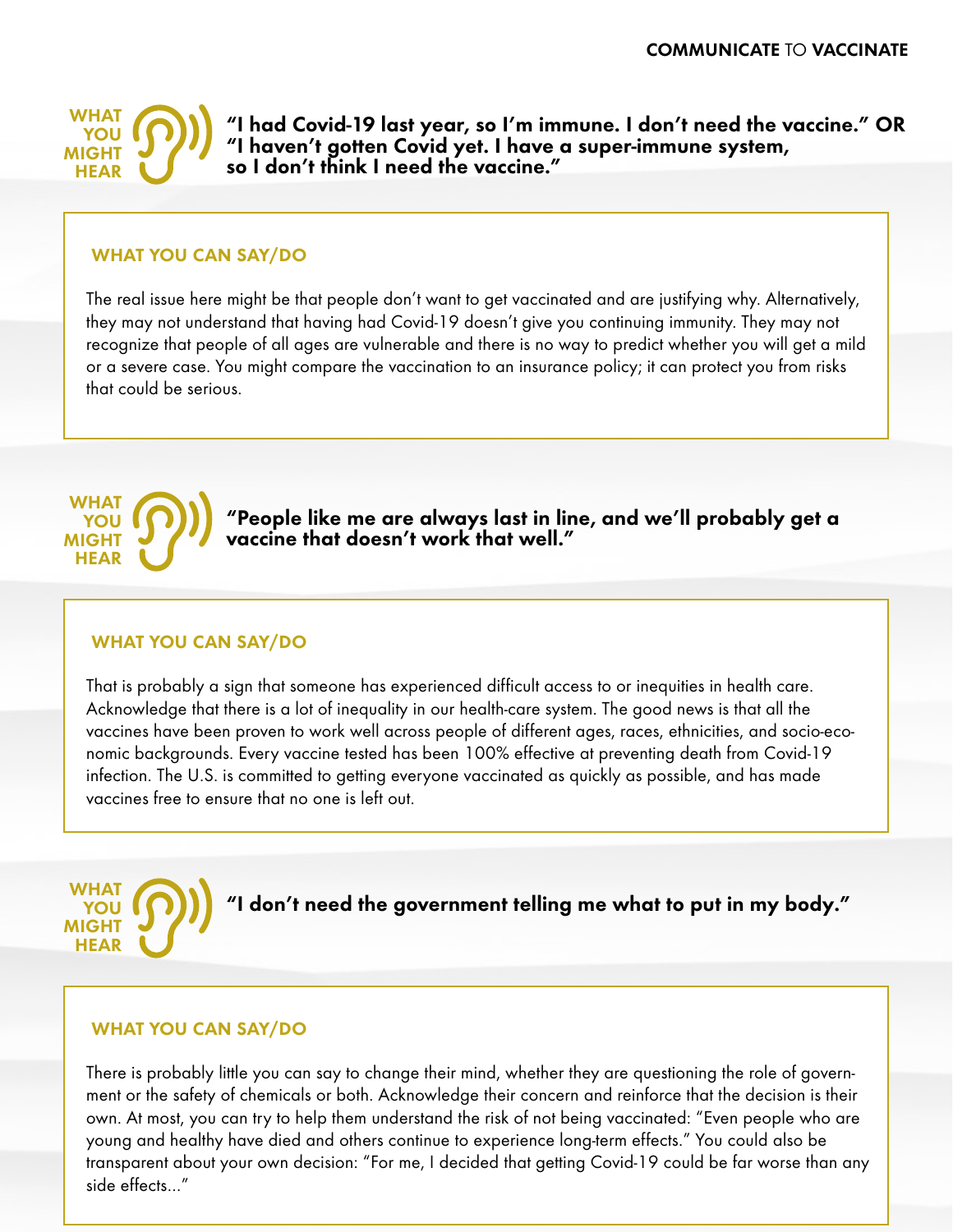

# WHAT YOU CAN SAY/DO

Acknowledge that in the early days of the Covid pandemic, it often felt like we had little control or clear information. Gradually, we began to learn more about things we could do to keep ourselves and our families safe. Point out that we now have vaccines that are safe, effective and free so we can take control of our choices.



WHAT YOU MIGHT HEAR

I was told that I shouldn't have a vaccine because I have a sensitive immune system.

# WHAT YOU CAN SAY/DO

Vague statements like this are unlikely to have come from a medical professional familiar with their situation. They may also reflect personal health information that you don't have access to (and should not ask about). Don't question their medical history or understanding of facts. Explain that "The national vaccine experts have updated a lot of their recommendations in the last few months so it's very wise to talk to your doctor again."

# I don't like putting non-natural things in my body. I don't even take painkillers.

# WHAT YOU CAN SAY/DO

A statement like this probably reflects a deeply held worldview – one that you are unlikely to change. What you can say is, "My understanding is that the vaccine just helps your body do what it would do naturally if you were actually infected. The vaccine trains your immune system to do what it does best without you having to go through an actual infection."